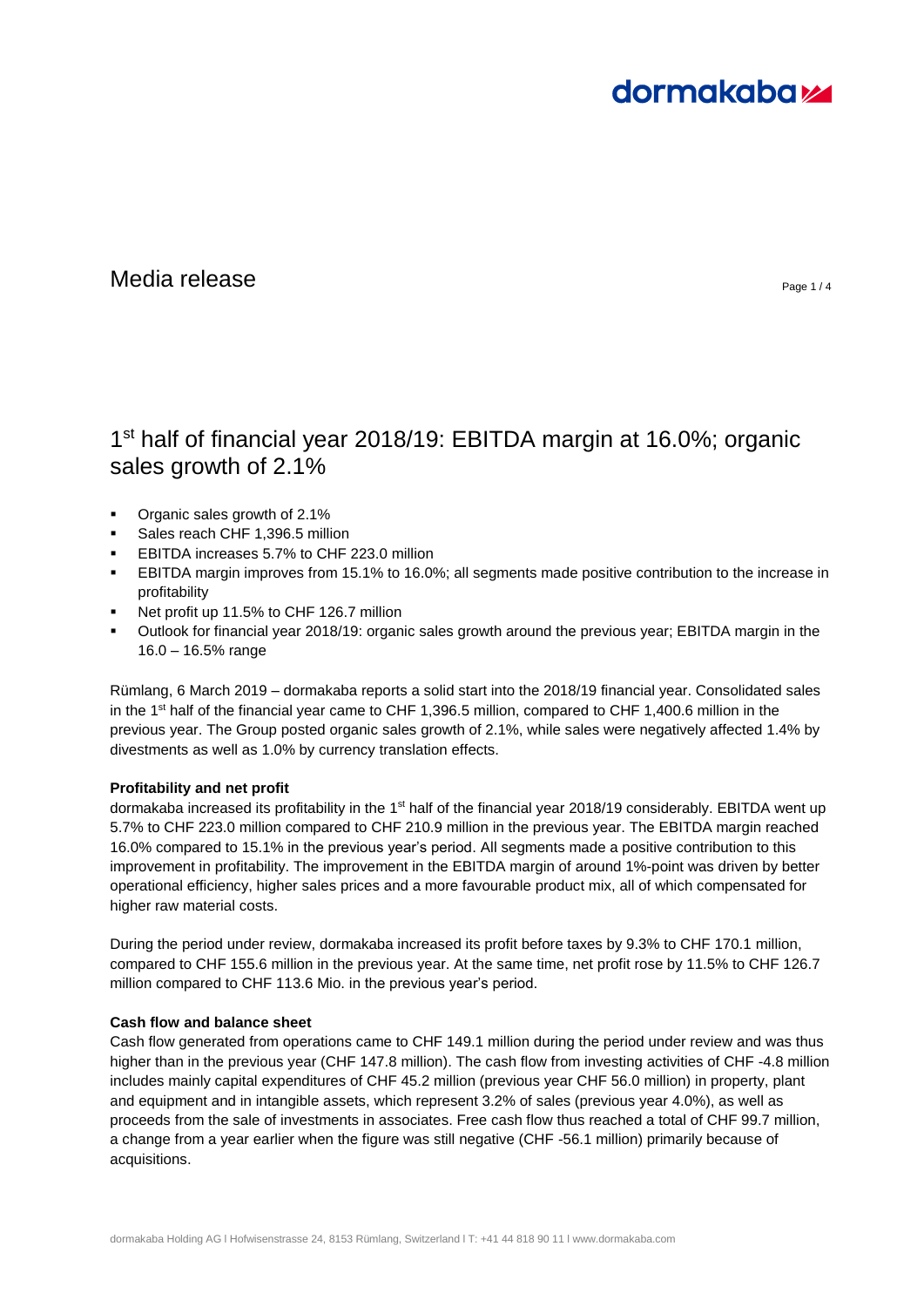

Page 2 / 4

As at 31 December 2018, dormakaba had total assets of CHF 1,921.8 million. Net debt was reduced by CHF 21.9 million to CHF 764.7 million (previous year CHF 786.6 million).

### **Segment performance**

### *Access Solutions AMER (North and South America)*

AS AMER generated organic sales growth of -1.8% and sales of CHF 402.1 million. The segment's EBITDA margin improved to 21.1% compared to 19.7% in the previous year.

#### *Access Solutions APAC (Asia Pacific)*

AS APAC reported organic sales growth of 5.5%, generating sales of CHF 236.5 million. The segment's EBITDA margin improved to 15.6% compared to 14.1% in the previous year.

#### *Access Solutions DACH (Germany, Austria and Switzerland)*

AS DACH posted organic sales growth of 2.6% with sales of CHF 430.0 million. The segment's EBITDA margin improved to 18.3% compared to 17.5% in the previous year.

#### *Access Solutions EMEA (Europe, Middle East and Africa)*

AS EMEA recorded organic sales growth of 3.1%, with sales of CHF 381.1 million. The segment's EBITDA margin improved to 7.9% compared to 7.6% in the previous year.

#### *Key & Wall Solutions*

Key & Wall Solutions reported organic sales growth of 3.8% and achieved sales of CHF 197.3 million. The segment's EBITDA margin improved to 14.7% compared to 14.1% in the previous year.

#### **Portfolio management**

As part of its efforts to concentrate on the core business, dormakaba made further adjustments to its portfolio during the period under review: in October 2018, it sold its 40% minority shareholding of the Italy-based ISEO Group. The former Dorma originally acquired the stake to strengthen its business with an extended product range. Following the merger to dormakaba and its resulting comprehensive product range, the strategic position was re-assessed, and led to the divestment decision. In December 2018, dormakaba also divested parts of its US Door Hardware Service business in AS AMER, since this business had failed to meet expectations in terms of profitability.

#### **Outlook**

dormakaba will continue to concentrate on profitable growth, with a focus on further improving profitability. For full financial year 2018/19, assuming no deterioration in the economic environment, dormakaba expects an EBITDA margin in the range of 16.0 – 16.5%, driven mainly by cost synergies from the post-merger integration, additional improvements of the companies' cost base, and benefits from sales excellence measures. The company expects an organic sales growth rate around the previous year.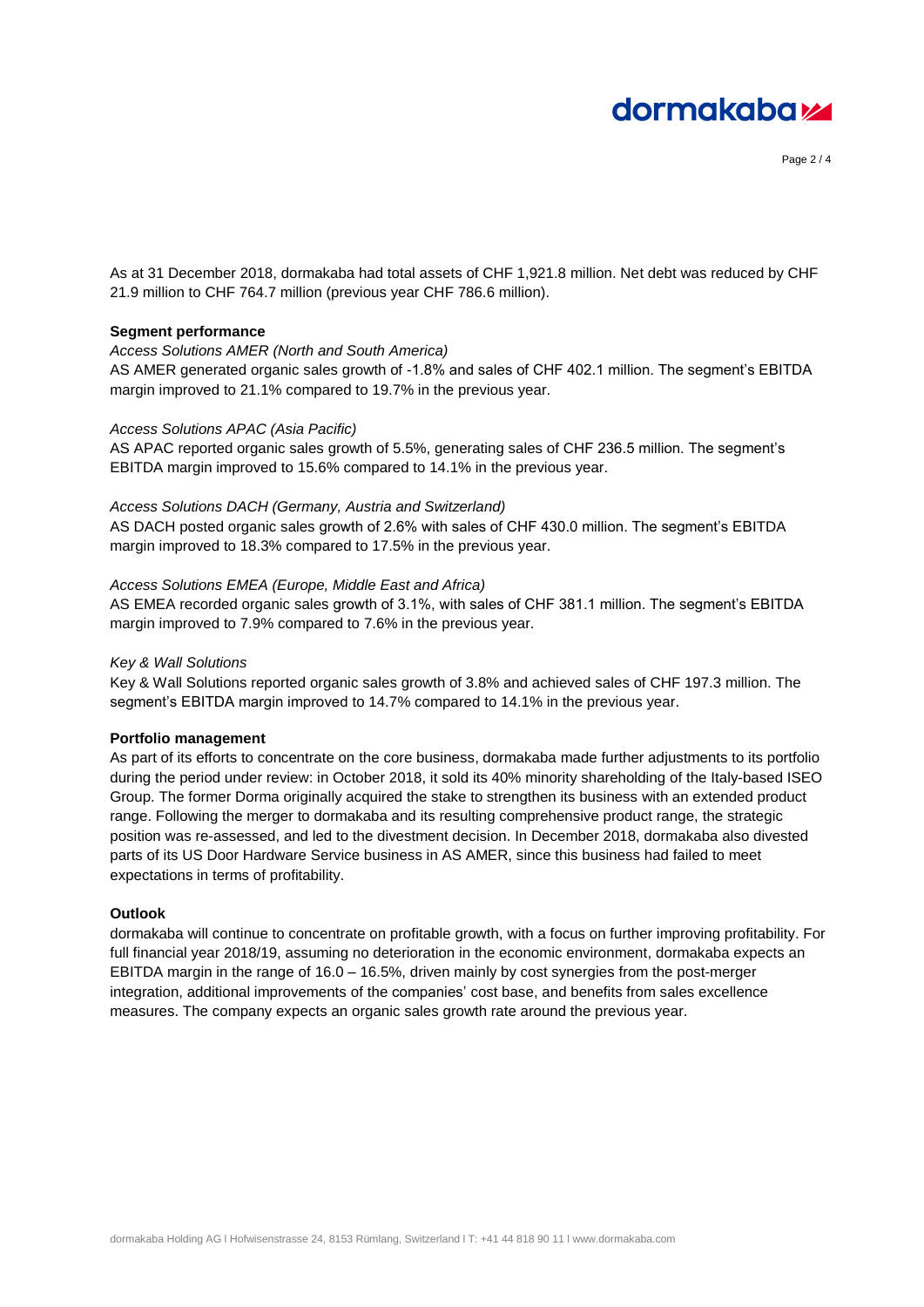

Page 3 / 4

#### **dormakaba Group key figures**

| in CHF million                                                    | Half-year ended<br>31.12.2018 | in $%$ | Half-year ended<br>31.12.2017 | in $%$ |
|-------------------------------------------------------------------|-------------------------------|--------|-------------------------------|--------|
| Net sales                                                         | 1.396.5                       | 100.0  | 1.400.6                       | 100.0  |
| Operating profit before depreciation and amortization<br>(EBITDA) | 223.0                         | 16.0   | 210.9                         | 15.1   |
| Profit before taxes                                               | 170.1                         | 12.2   | 155.6                         | 11.1   |
| Net profit                                                        | 126.7                         | 9.1    | 113.6                         | 8.1    |

dormakaba Holding AG's comprehensive half-year report 2018/19 can be found at [report.dormakaba.com](file:///C:/Users/muelleg1/AppData/Local/Microsoft/Windows/INetCache/Content.Outlook/MVLPR4YM/report.dormakaba.com) and the analysts' presentation at [go.dormakaba.com/public](http://go.dormakaba.com/publikationen)ations.

### Further information: **Investors and analysts**

Siegfried Schwirzer Head of IR  $T: +41, 44, 818, 90, 28$ siegfried.schwirzer@dormakaba.com

#### **Media relations**

Germaine Müller Press Officer T: +41 44 818 92 01 germaine.mueller@dormakaba.com

#### **dormakaba Group**

dormakaba makes access in life smart and secure. As one of the top three companies in the industry, dormakaba is the trusted partner for products, solutions and services for access to buildings and rooms from a single source. With strong brands such as Dorma, Kaba and Best in its portfolio, the company and its numerous cooperation partners are represented in over 130 countries worldwide.

dormakaba is listed at the SIX Swiss exchange, is headquartered in Rümlang (Zurich/Switzerland) and generated a turnover of over CHF 2.8 billion with more than 16,000 employees in financial year 2017/18.

SIX Swiss Exchange: DOKA Further information at [www.dormakaba.com](http://www.dormakaba.com/)

#### **Disclaimer**

This communication contains certain forward-looking statements including, but not limited to, those using the words "believes", "assumes", "expects" or formulations of a similar kind. Such forward-looking statements are made on the basis of assumptions and expectations that the company believes to be reasonable at this time, but may prove to be erroneous. Undue reliance should not be placed on such statements because, by their nature, they are subject to known and unknown risks, uncertainties and other factors which could lead to substantial differences between the actual future results, the financial situation, the development or performance of the company or the Group and those either expressed or implied by such statements. Such factors include, but are not limited to:

- competition from other companies,
- the effects and risks of new technologies,
- the company's continuing capital requirements,

general economic conditions,